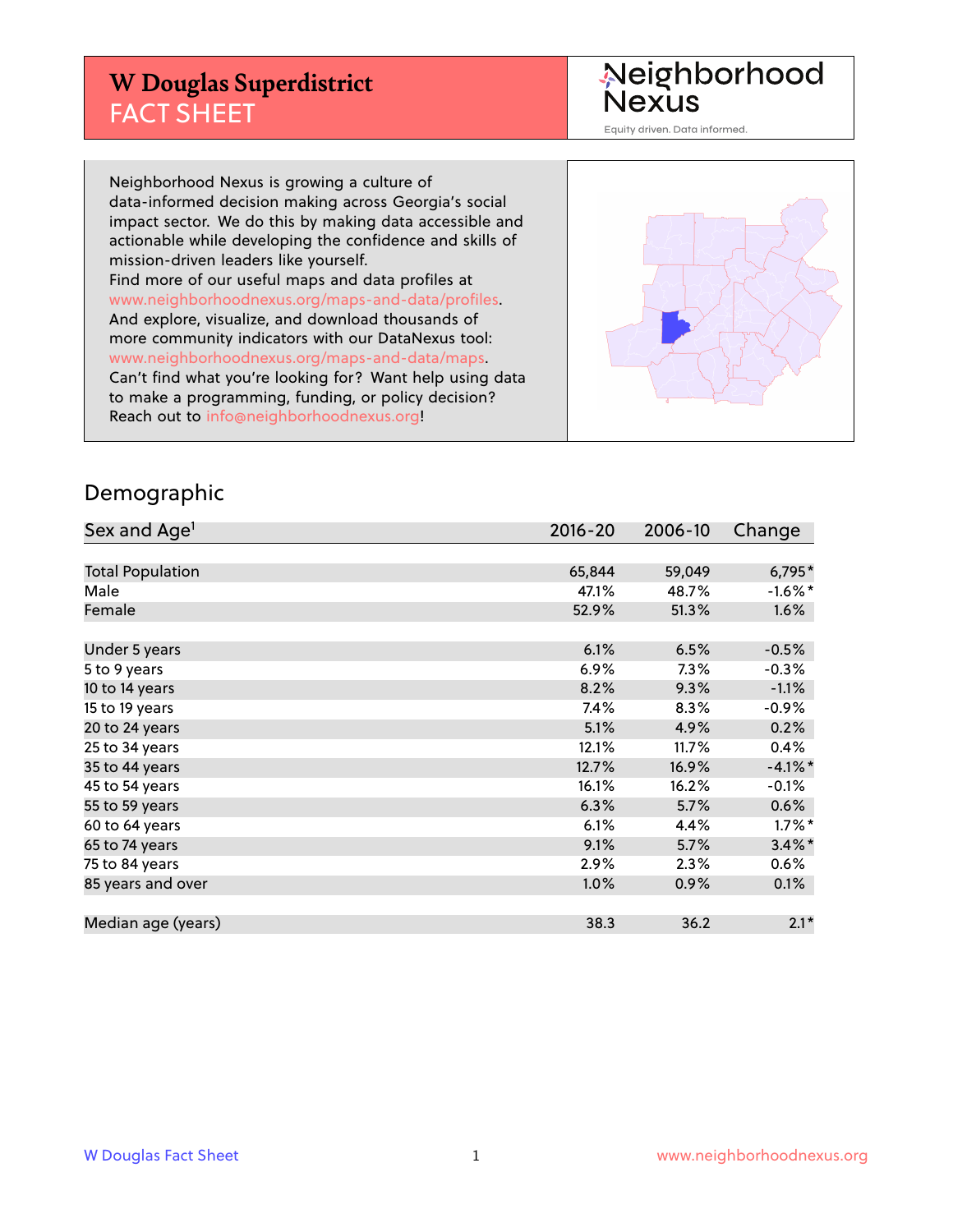## Demographic, continued...

| Race <sup>2</sup>                                            | $2016 - 20$ | 2006-10 | Change      |
|--------------------------------------------------------------|-------------|---------|-------------|
| <b>Total population</b>                                      | 65,844      | 59,049  | 6,795*      |
| One race                                                     | 96.9%       | 98.0%   | $-1.1\%$ *  |
| White                                                        | 52.9%       | 68.3%   | $-15.4\%$ * |
| <b>Black or African American</b>                             | 39.6%       | 26.7%   | 12.9%*      |
| American Indian and Alaska Native                            | 0.0%        | 0.7%    | $-0.7%$     |
| Asian                                                        | 2.2%        | 1.7%    | 0.5%        |
| Native Hawaiian and Other Pacific Islander                   | 0.0%        | 0.0%    | 0.0%        |
| Some other race                                              | 2.3%        | 0.7%    | $1.6\%$ *   |
| Two or more races                                            | 3.1%        | 2.0%    | $1.1\%$ *   |
| Race alone or in combination with other race(s) <sup>3</sup> | $2016 - 20$ | 2006-10 | Change      |
| Total population                                             | 65,844      | 59,049  | 6,795*      |
| White                                                        | 55.5%       | 69.9%   | $-14.4\%$ * |
| <b>Black or African American</b>                             | 41.7%       | 27.8%   | 13.9%*      |
| American Indian and Alaska Native                            | 1.3%        | 1.3%    | 0.1%        |
| Asian                                                        | 2.8%        | 1.9%    | 0.9%        |
| Native Hawaiian and Other Pacific Islander                   | 0.1%        | 0.0%    | 0.1%        |
| Some other race                                              | 2.5%        | 1.2%    | $1.4\%$ *   |
| Hispanic or Latino and Race <sup>4</sup>                     | $2016 - 20$ | 2006-10 | Change      |
| Total population                                             | 65,844      | 59,049  | 6,795*      |
| Hispanic or Latino (of any race)                             | 6.6%        | 6.0%    | 0.6%        |
| Not Hispanic or Latino                                       | 93.4%       | 94.0%   | $-0.6%$     |
| White alone                                                  | 49.6%       | 63.6%   | $-14.0\%$ * |
| <b>Black or African American alone</b>                       | 38.9%       | 26.4%   | 12.5%*      |
| American Indian and Alaska Native alone                      | 0.0%        | 0.6%    | $-0.6%$     |
| Asian alone                                                  | 2.2%        | 1.7%    | 0.5%        |
| Native Hawaiian and Other Pacific Islander alone             | 0.0%        | 0.0%    | 0.0%        |
| Some other race alone                                        | 0.1%        | 0.2%    | $-0.1%$     |
| Two or more races                                            | 2.6%        | 1.5%    | $1.1\%$ *   |
| U.S. Citizenship Status <sup>5</sup>                         | $2016 - 20$ | 2006-10 | Change      |
| Foreign-born population                                      | 4,763       | 4,902   | $-139$      |
| Naturalized U.S. citizen                                     | 69.5%       | 45.6%   | 23.9%*      |
| Not a U.S. citizen                                           | 30.5%       | 54.4%   | $-23.9\%$ * |
|                                                              |             |         |             |
| Citizen, Voting Age Population <sup>6</sup>                  | $2016 - 20$ | 2006-10 | Change      |
| Citizen, 18 and over population                              | 46,809      | 39,974  | $6,835*$    |
| Male                                                         | 46.7%       | 47.6%   | $-0.9%$     |
| Female                                                       | 53.3%       | 52.4%   | 0.9%        |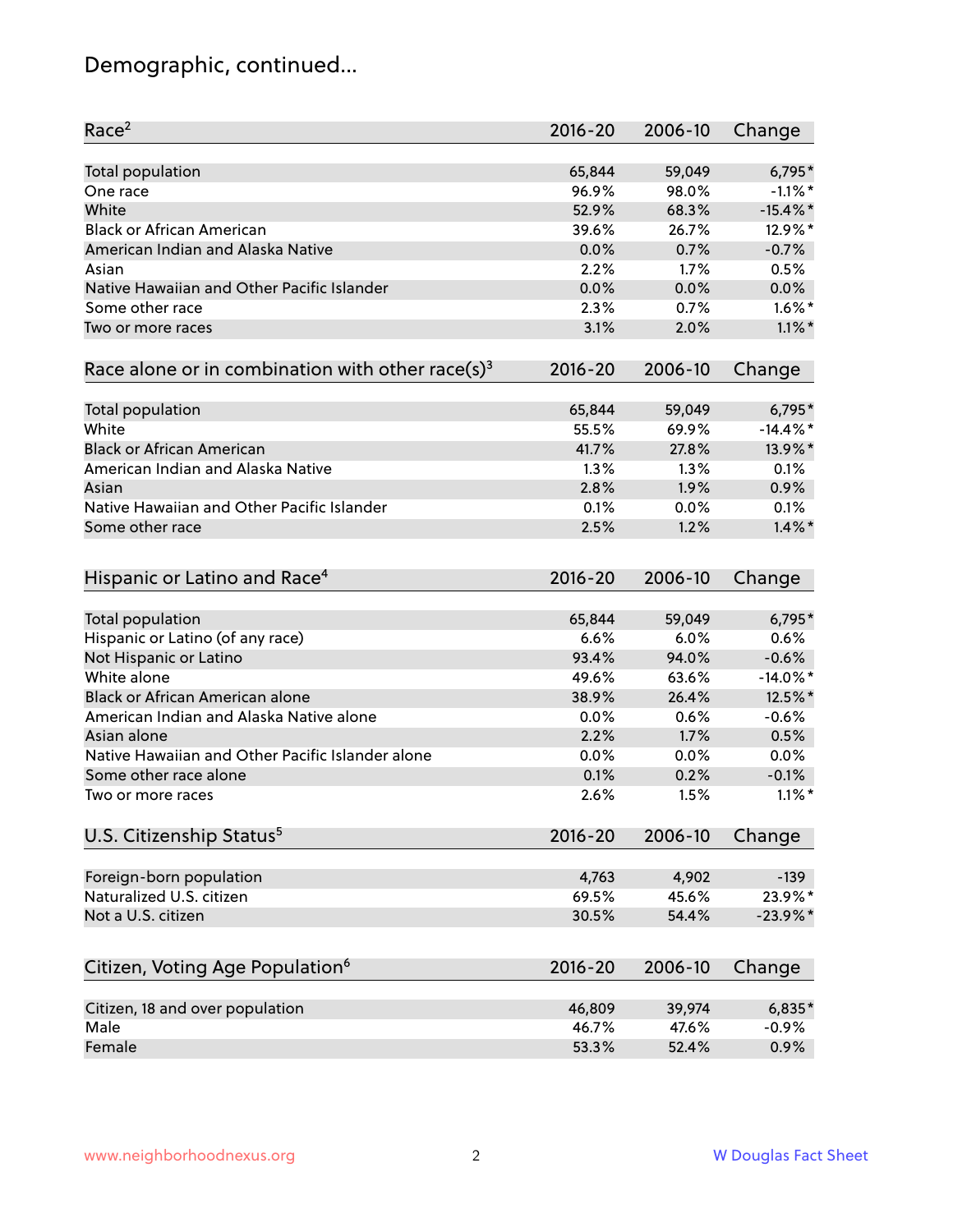#### Economic

| Income <sup>7</sup>                                 | 2016-20 | 2006-10 | Change     |
|-----------------------------------------------------|---------|---------|------------|
|                                                     |         |         |            |
| All households                                      | 21,742  | 19,954  | $1,788*$   |
| Less than \$10,000                                  | 4.1%    | 3.5%    | 0.6%       |
| \$10,000 to \$14,999                                | 3.2%    | 3.8%    | $-0.6%$    |
| \$15,000 to \$24,999                                | 5.9%    | 6.1%    | $-0.3%$    |
| \$25,000 to \$34,999                                | 6.3%    | 7.7%    | $-1.5%$    |
| \$35,000 to \$49,999                                | 9.6%    | 14.5%   | $-4.9%$ *  |
| \$50,000 to \$74,999                                | 17.7%   | 22.8%   | $-5.0\%$ * |
| \$75,000 to \$99,999                                | 16.2%   | 15.7%   | 0.5%       |
| \$100,000 to \$149,999                              | 20.7%   | 17.8%   | $2.9\%$ *  |
| \$150,000 to \$199,999                              | 9.6%    | 4.6%    | $5.1\%$ *  |
| \$200,000 or more                                   | 6.7%    | 3.5%    | $3.2\%$ *  |
| Median household income (dollars)                   | 80,024  | 64,119  | 15,905*    |
| Mean household income (dollars)                     | 96,340  | 77,131  | 19,210*    |
| With earnings                                       | 82.8%   | 88.5%   | $-5.7%$ *  |
| Mean earnings (dollars)                             | 95,233  | 74,827  | 20,406*    |
| <b>With Social Security</b>                         | 29.9%   | 21.8%   | $8.1\%$ *  |
| Mean Social Security income (dollars)               | 20,263  | 15,280  | 4,983*     |
| With retirement income                              | 19.5%   | 16.6%   | $2.8\%$ *  |
| Mean retirement income (dollars)                    | 24,133  | 20,669  | $3,464*$   |
| With Supplemental Security Income                   | 6.2%    | 3.2%    | $3.0\%$ *  |
| Mean Supplemental Security Income (dollars)         | 9,612   | 8,596   | 1,016      |
| With cash public assistance income                  | 1.7%    | 2.5%    | $-0.8%$    |
| Mean cash public assistance income (dollars)        | 909     | 4,879   | $-3,970*$  |
| With Food Stamp/SNAP benefits in the past 12 months | 9.9%    | 7.1%    | $2.9\%$ *  |
|                                                     |         |         |            |
| Families                                            | 16,917  | 15,798  | $1,119*$   |
| Less than \$10,000                                  | 2.3%    | 1.7%    | 0.6%       |
| \$10,000 to \$14,999                                | 2.2%    | 3.0%    | $-0.8%$    |
| \$15,000 to \$24,999                                | 4.5%    | 6.0%    | $-1.5%$    |
| \$25,000 to \$34,999                                | 4.6%    | 6.4%    | $-1.7%$    |
| \$35,000 to \$49,999                                | 9.3%    | 13.4%   | $-4.1\%$ * |
| \$50,000 to \$74,999                                | 16.5%   | 23.0%   | $-6.5%$ *  |
| \$75,000 to \$99,999                                | 17.7%   | 16.9%   | 0.8%       |
| \$100,000 to \$149,999                              | 24.7%   | 20.2%   | 4.5%*      |
| \$150,000 to \$199,999                              | 10.3%   | 5.3%    | $5.0\%$ *  |
| \$200,000 or more                                   | 7.8%    | 4.1%    | $3.8\%$ *  |
| Median family income (dollars)                      | 89,857  | 70,783  | 19,074*    |
| Mean family income (dollars)                        | 105,094 | 83,259  | 21,835*    |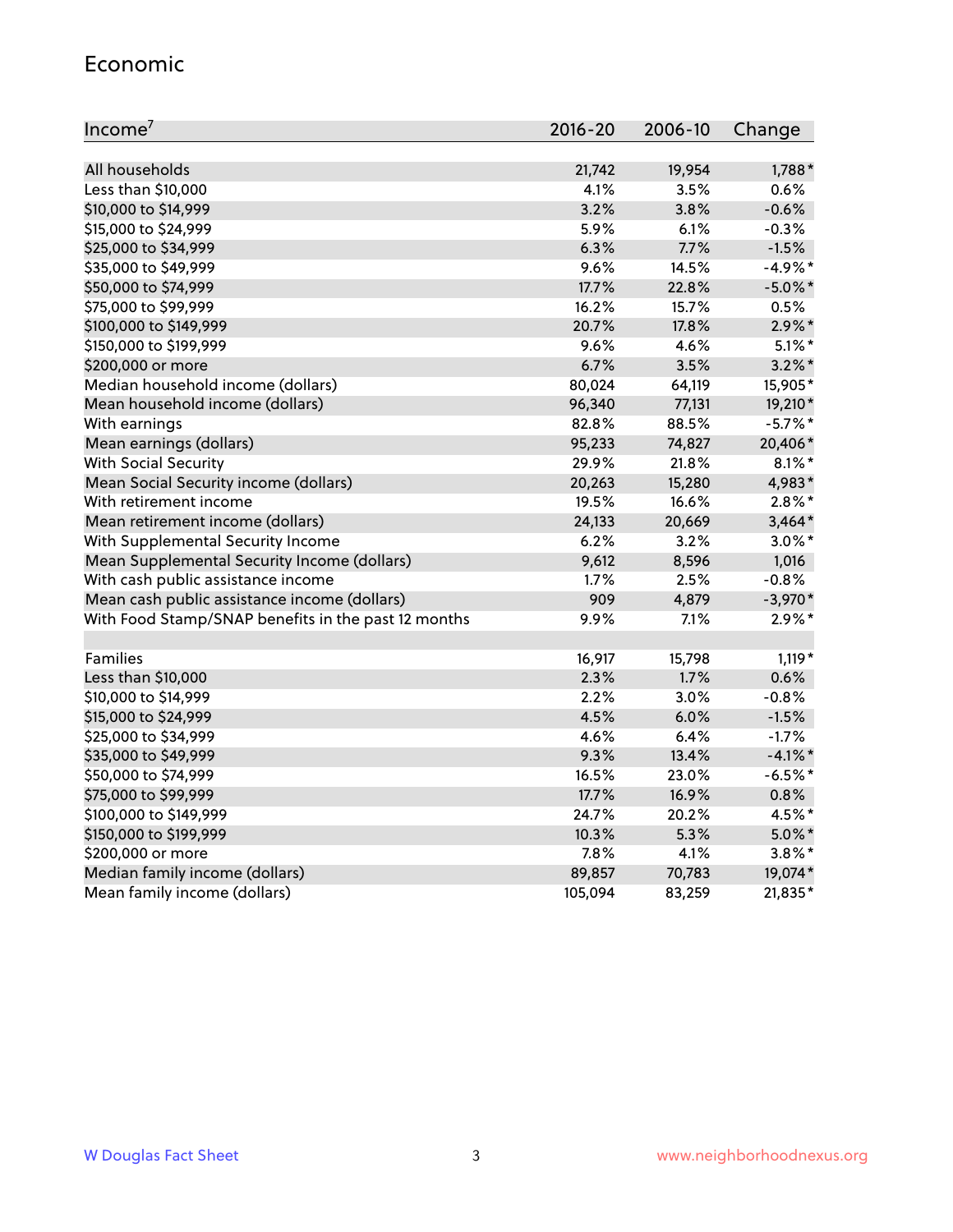#### Economic, continued...

| Income, continued <sup>8</sup>                                        | $2016 - 20$ | 2006-10 | Change    |
|-----------------------------------------------------------------------|-------------|---------|-----------|
|                                                                       |             |         |           |
| Nonfamily households                                                  | 4,825       | 4,156   | 669*      |
| Median nonfamily income (dollars)                                     | 43,233      | 42,991  | 242       |
| Mean nonfamily income (dollars)                                       | 56,904      | 48,708  | 8,196*    |
| Median earnings for workers (dollars)                                 | 41,465      | 36,108  | $5,357*$  |
| Median earnings for male full-time, year-round workers                | 59,777      | 51,276  | 8,501*    |
| (dollars)                                                             |             |         |           |
| Median earnings for female full-time, year-round workers<br>(dollars) | 44,877      | 39,299  | 5,578 *   |
| Per capita income (dollars)                                           | 32,469      | 26,713  | 5,756*    |
|                                                                       |             |         |           |
| Families and People Below Poverty Level <sup>9</sup>                  | $2016 - 20$ | 2006-10 | Change    |
|                                                                       |             |         |           |
| <b>All families</b>                                                   | 7.6%        | 6.8%    | 0.8%      |
| With related children under 18 years                                  | 10.9%       | 9.2%    | 1.7%      |
| With related children under 5 years only                              | 16.0%       | 5.8%    | 10.2%     |
| Married couple families                                               | 3.2%        | 2.4%    | 0.8%      |
| With related children under 18 years                                  | 3.1%        | 3.3%    | $-0.2%$   |
| With related children under 5 years only                              | 0.0%        | 3.3%    | $-3.3%$   |
| Families with female householder, no husband present                  | 25.8%       | 22.0%   | 3.9%      |
| With related children under 18 years                                  | 35.3%       | 22.6%   | 12.7%     |
| With related children under 5 years only                              | 64.1%       | 17.1%   | 47.1%     |
| All people                                                            | 10.5%       | 9.2%    | 1.3%      |
| Under 18 years                                                        | 14.3%       | 12.9%   | 1.4%      |
| Related children under 18 years                                       | 13.9%       | 12.5%   | 1.4%      |
| Related children under 5 years                                        | 18.4%       | 14.1%   | 4.3%      |
| Related children 5 to 17 years                                        | 12.6%       | 12.0%   | 0.6%      |
| 18 years and over                                                     | 9.1%        | 7.7%    | 1.3%      |
| 18 to 64 years                                                        | 9.3%        | 7.3%    | 1.9%      |
| 65 years and over                                                     | 8.2%        | 10.5%   | $-2.3%$   |
| People in families                                                    | 8.3%        | 7.9%    | 0.4%      |
| Unrelated individuals 15 years and over                               | 27.5%       | 20.2%   | $7.3\%$ * |
|                                                                       |             |         |           |
|                                                                       |             |         | $3.3\%$ * |
| Non-Hispanic white people                                             | 9.6%        | 6.3%    |           |
| Black or African-American people                                      | 11.7%       | 12.7%   | $-1.0%$   |
| Asian people                                                          | 5.4%        | 21.9%   | $-16.6%$  |
| Hispanic or Latino people                                             | 8.2%        | 20.9%   | $-12.6%$  |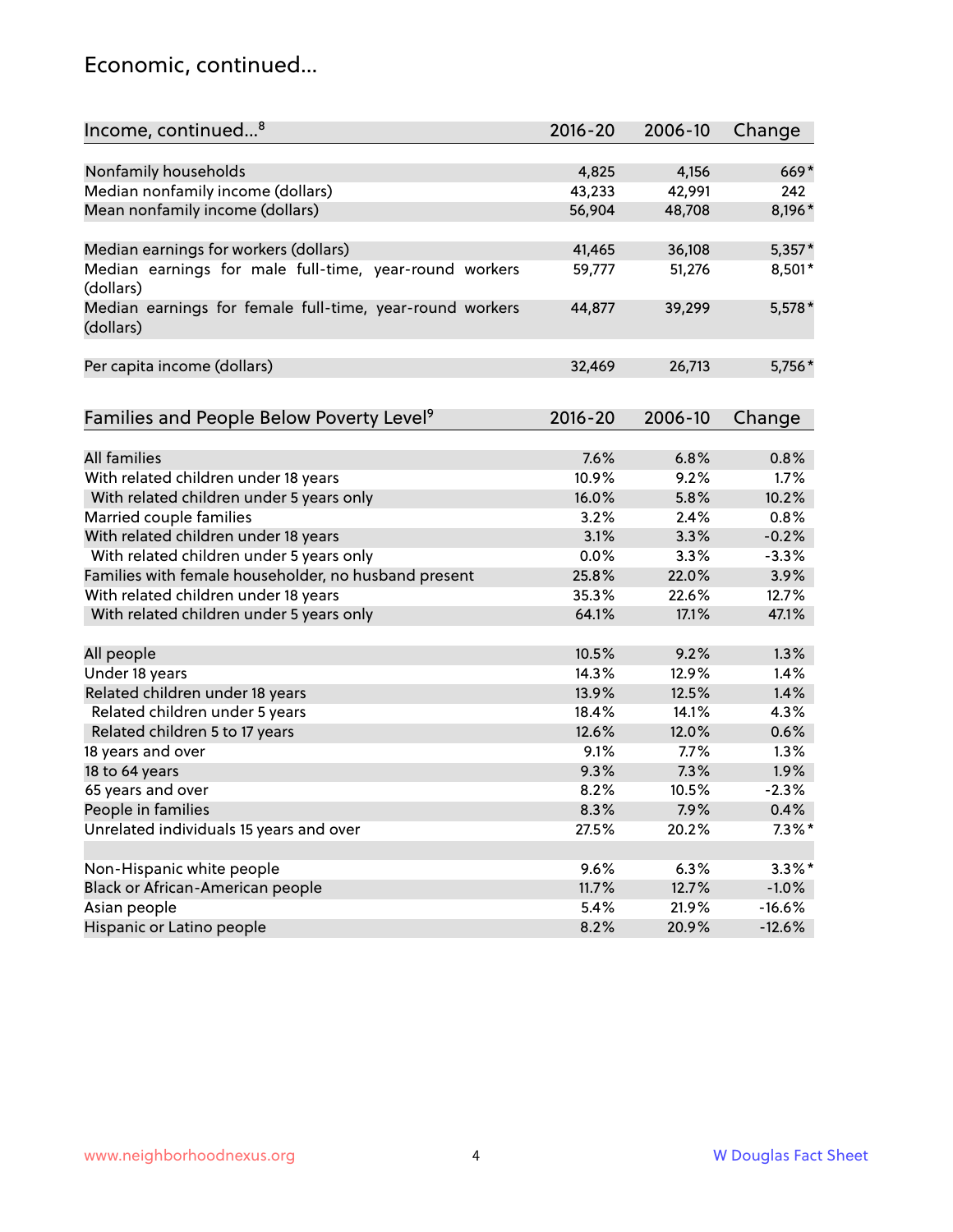## Employment

| Employment Status <sup>10</sup>                                                               | $2016 - 20$ | 2006-10 | Change     |
|-----------------------------------------------------------------------------------------------|-------------|---------|------------|
|                                                                                               |             |         |            |
| Population 16 years and over                                                                  | 50,842      | 44,455  | $6,387*$   |
| In labor force                                                                                | 65.5%       | 69.3%   | $-3.8\%$ * |
| Civilian labor force                                                                          | 65.5%       | 69.1%   | $-3.6\%$ * |
| Employed                                                                                      | 61.7%       | 62.8%   | $-1.1%$    |
| Unemployed                                                                                    | 3.8%        | 6.3%    | $-2.5%$    |
| <b>Armed Forces</b>                                                                           | 0.0%        | 0.2%    | $-0.2%$    |
| Not in labor force                                                                            | 34.5%       | 30.7%   | $3.8\%$ *  |
| Civilian labor force                                                                          | 33,302      | 30,734  | $2,568*$   |
| <b>Unemployment Rate</b>                                                                      | 5.8%        | 9.2%    | $-3.3%$    |
|                                                                                               |             |         |            |
| Females 16 years and over                                                                     | 27,223      | 23,198  | 4,025*     |
| In labor force                                                                                | 62.1%       | 63.5%   | $-1.4%$    |
| Civilian labor force                                                                          | 62.0%       | 63.4%   | $-1.4%$    |
| Employed                                                                                      | 57.6%       | 57.6%   | 0.0%       |
| Own children of the householder under 6 years                                                 | 4,409       | 4,162   | 247        |
| All parents in family in labor force                                                          | 62.5%       | 64.6%   | $-2.1%$    |
|                                                                                               |             |         |            |
| Own children of the householder 6 to 17 years                                                 | 11,797      | 11,468  | 329        |
| All parents in family in labor force                                                          | 75.9%       | 73.2%   | 2.7%       |
|                                                                                               |             |         |            |
| Industry <sup>11</sup>                                                                        | $2016 - 20$ | 2006-10 | Change     |
|                                                                                               |             |         |            |
| Civilian employed population 16 years and over                                                | 31,368      | 27,920  | $3,448*$   |
| Agriculture, forestry, fishing and hunting, and mining                                        | 0.1%        | 0.3%    | $-0.1%$    |
| Construction                                                                                  | 6.6%        | 7.8%    | $-1.2%$    |
| Manufacturing                                                                                 | 10.6%       | 10.2%   | 0.3%       |
| Wholesale trade<br>Retail trade                                                               | 3.1%        | 6.3%    | $-3.2\%$ * |
|                                                                                               | 12.3%       | 11.3%   | 1.0%       |
| Transportation and warehousing, and utilities<br>Information                                  | 10.2%       | 9.6%    | 0.6%       |
|                                                                                               | 2.9%        | 2.5%    | 0.4%       |
| Finance and insurance, and real estate and rental and leasing                                 | 5.3%        | 6.3%    | $-1.0%$    |
| Professional, scientific, and management, and administrative<br>and waste management services | 9.5%        | 10.8%   | $-1.4%$    |
| Educational services, and health care and social assistance                                   | 21.8%       | 17.8%   | 4.0%*      |
| Arts, entertainment, and recreation, and accommodation and                                    | 7.7%        | 6.6%    | 1.1%       |
| food services                                                                                 |             |         |            |
| Other services, except public administration                                                  | 4.7%        | 4.9%    | $-0.2%$    |
| Public administration                                                                         | 5.2%        | 5.7%    | $-0.4%$    |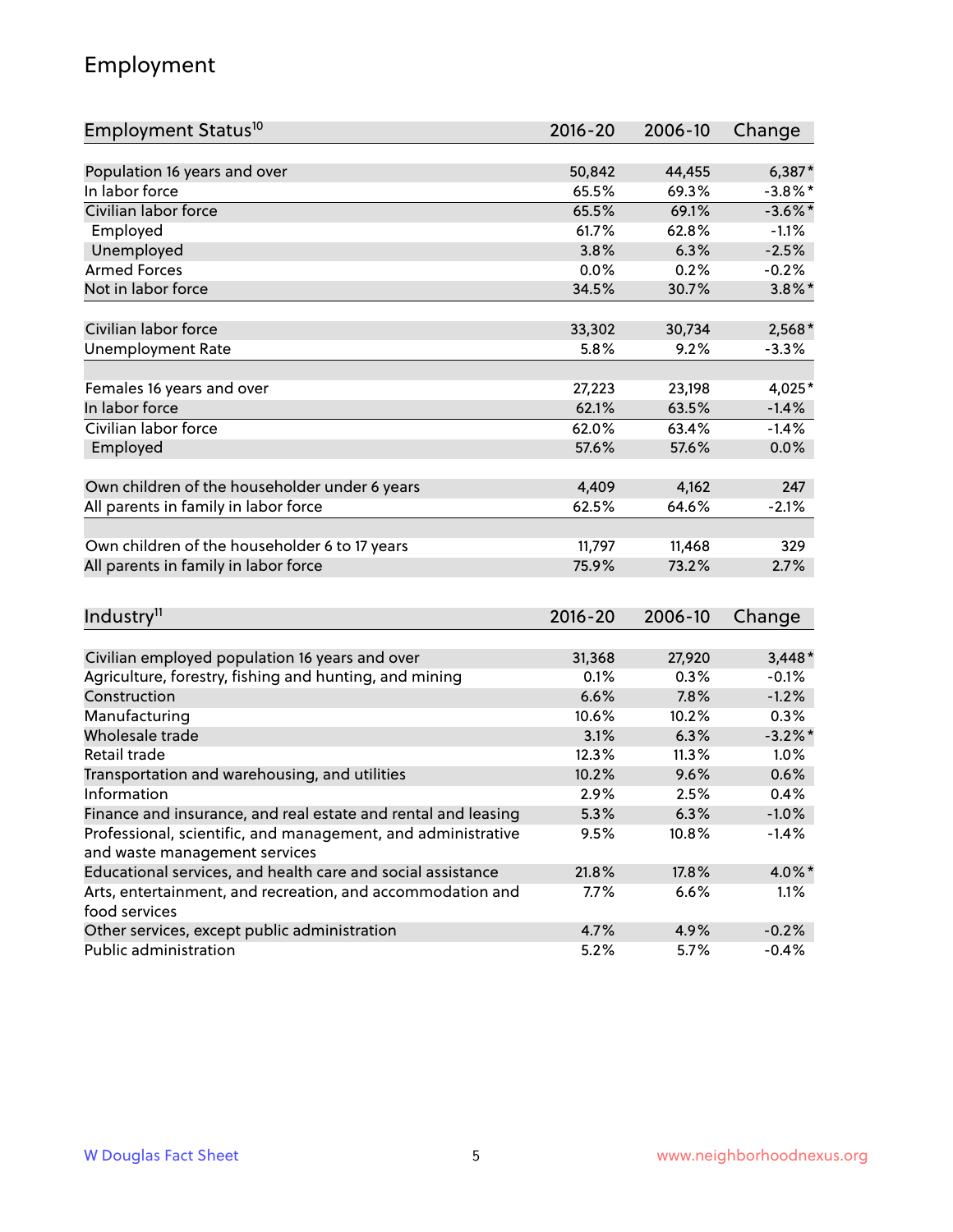## Employment, continued...

| Occupation <sup>12</sup>                                                    | $2016 - 20$ | 2006-10 | Change     |
|-----------------------------------------------------------------------------|-------------|---------|------------|
| Civilian employed population 16 years and over                              | 31,368      | 27,920  | $3,448*$   |
| Management, business, science, and arts occupations                         | 38.4%       | 34.8%   | $3.6\%$ *  |
| Service occupations                                                         | 13.9%       | 13.6%   | 0.3%       |
| Sales and office occupations                                                | 24.2%       | 28.2%   | $-4.0\%$ * |
|                                                                             |             |         | $-2.3%$    |
| Natural<br>and<br>resources,<br>construction,<br>maintenance<br>occupations | 7.9%        | 10.2%   |            |
| Production, transportation, and material moving occupations                 | 15.7%       | 13.3%   | $2.4\%$ *  |
| Class of Worker <sup>13</sup>                                               | $2016 - 20$ | 2006-10 | Change     |
|                                                                             |             |         |            |
| Civilian employed population 16 years and over                              | 31,368      | 27,920  | $3,448*$   |
| Private wage and salary workers                                             | 80.1%       | 79.1%   | 1.0%       |
| Government workers                                                          | 14.8%       | 16.0%   | $-1.3%$    |
| Self-employed in own not incorporated business workers                      | 5.0%        | 4.7%    | 0.3%       |
| Unpaid family workers                                                       | 0.1%        | 0.1%    | 0.0%       |
| Job Flows <sup>14</sup>                                                     | 2019        | 2010    | Change     |
|                                                                             |             |         |            |
| Total Jobs in district                                                      | 14,145      | 13,032  | 1,113      |
| Held by residents of district                                               | 20.6%       | 18.5%   | 2.1%       |
| Held by non-residents of district                                           | 79.4%       | 81.5%   | $-2.1%$    |
| Jobs by Industry Sector <sup>15</sup>                                       | 2019        | 2010    | Change     |
| Total Jobs in district                                                      |             |         |            |
|                                                                             | 14,145      | 13,032  | 1,113      |
| Goods Producing sectors                                                     | 15.1%       | 12.6%   | 2.5%       |
| Trade, Transportation, and Utilities sectors                                | 27.9%       | 36.2%   | $-8.3%$    |
| All Other Services sectors                                                  | 57.0%       | 51.2%   | 5.8%       |
| Total Jobs in district held by district residents                           | 2,907       | 2,408   | 499        |
| <b>Goods Producing sectors</b>                                              | 15.8%       | 14.1%   | 1.7%       |
| Trade, Transportation, and Utilities sectors                                | 13.2%       | 14.7%   | $-1.5%$    |
| All Other Services sectors                                                  | 71.0%       | 71.2%   | $-0.2%$    |
|                                                                             |             |         |            |
| Jobs by Earnings <sup>16</sup>                                              | 2019        | 2010    | Change     |
|                                                                             |             |         |            |
| Total Jobs in district                                                      | 14,145      | 13,032  | 1,113      |
| Jobs with earnings \$1250/month or less                                     | 33.5%       | 43.4%   | $-9.9%$    |
| Jobs with earnings \$1251/month to \$3333/month                             | 35.5%       | 36.4%   | $-0.9%$    |
| Jobs with earnings greater than \$3333/month                                | 31.0%       | 20.3%   | 10.8%      |
| Total Jobs in district held by district residents                           | 2,907       | 2,408   | 499        |
| Jobs with earnings \$1250/month or less                                     | 35.6%       | 39.4%   | $-3.7%$    |
| Jobs with earnings \$1251/month to \$3333/month                             | 34.2%       | 36.0%   | $-1.8%$    |
| Jobs with earnings greater than \$3333/month                                | 30.2%       | 24.7%   | 5.5%       |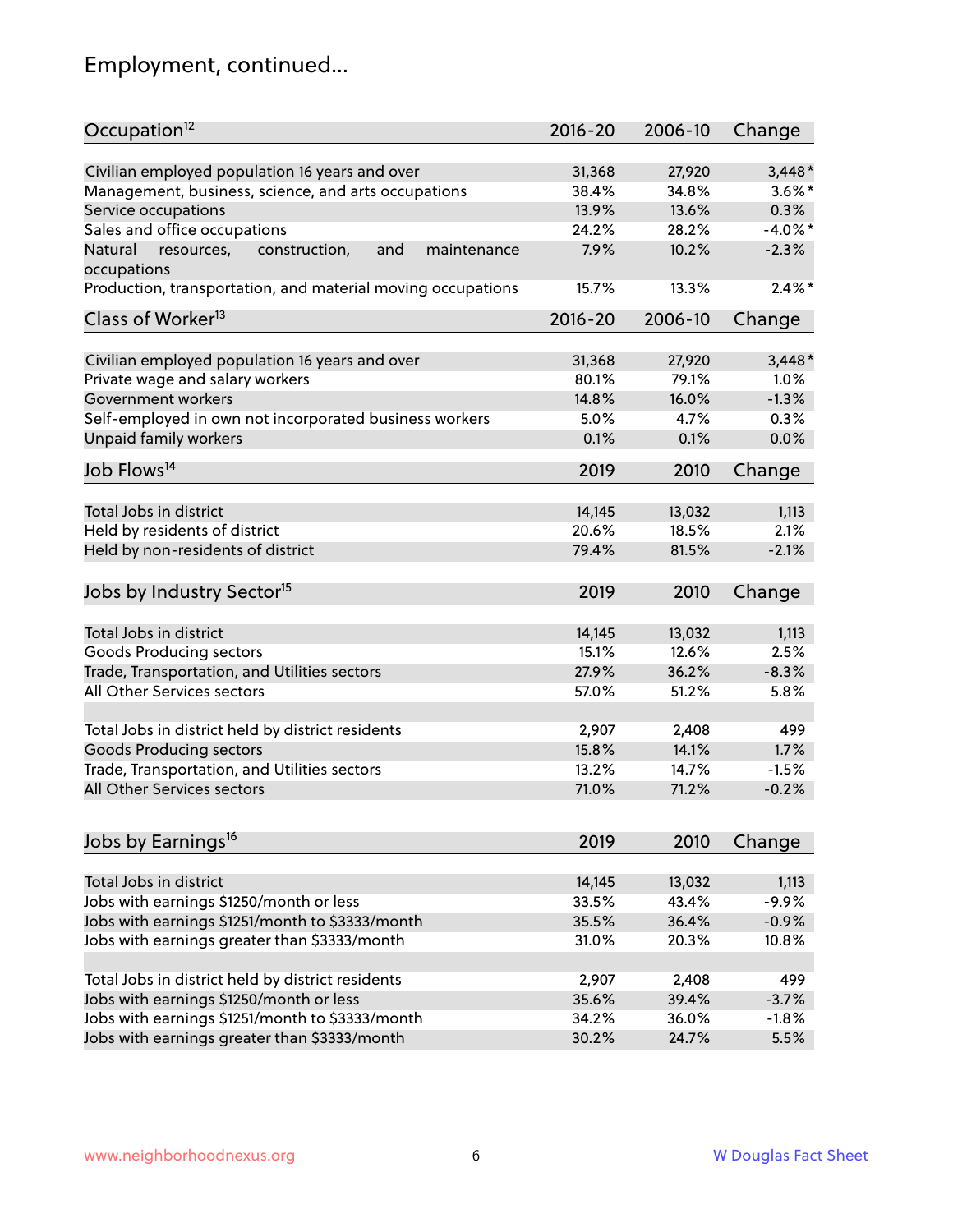# Employment, continued...

| 2019   | 2010   | Change  |
|--------|--------|---------|
|        |        |         |
| 14,145 | 13,032 | 1,113   |
| 30.9%  | 37.4%  | $-6.5%$ |
| 50.0%  | 49.2%  | 0.7%    |
| 19.1%  | 13.4%  | 5.8%    |
|        |        |         |
| 2,907  | 2,408  | 499     |
| 28.6%  | 25.4%  | 3.2%    |
| 47.4%  | 56.4%  | $-8.9%$ |
| 24.0%  | 18.2%  | 5.7%    |
|        |        |         |

#### Education

| School Enrollment <sup>18</sup>                | $2016 - 20$ | 2006-10 | Change     |
|------------------------------------------------|-------------|---------|------------|
|                                                |             |         |            |
| Population 3 years and over enrolled in school | 18,707      | 17,753  | 954        |
| Nursery school, preschool                      | 4.9%        | 6.1%    | $-1.2%$    |
| Kindergarten                                   | 5.8%        | 5.0%    | 0.8%       |
| Elementary school (grades 1-8)                 | 43.1%       | 46.1%   | $-3.1%$    |
| High school (grades 9-12)                      | 26.9%       | 23.5%   | $3.4\%$ *  |
| College or graduate school                     | 19.3%       | 19.3%   | $0.0\%$    |
| Educational Attainment <sup>19</sup>           | $2016 - 20$ | 2006-10 | Change     |
|                                                |             |         |            |
| Population 25 years and over                   | 43,692      | 37,638  | $6,054*$   |
| Less than 9th grade                            | 3.2%        | 3.7%    | $-0.5%$    |
| 9th to 12th grade, no diploma                  | 7.0%        | 9.0%    | $-1.9%$    |
| High school graduate (includes equivalency)    | 29.9%       | 33.1%   | $-3.2\%$ * |
| Some college, no degree                        | 21.5%       | 22.7%   | $-1.2%$    |
| Associate's degree                             | 9.8%        | $7.1\%$ | $2.7\%$ *  |
| Bachelor's degree                              | 17.4%       | 15.7%   | 1.7%       |
| Graduate or professional degree                | 11.2%       | 8.6%    | $2.6\%$ *  |
|                                                |             |         |            |
| Percent high school graduate or higher         | 89.8%       | 87.3%   | 2.5%       |
| Percent bachelor's degree or higher            | 28.6%       | 24.3%   | $4.3\%$ *  |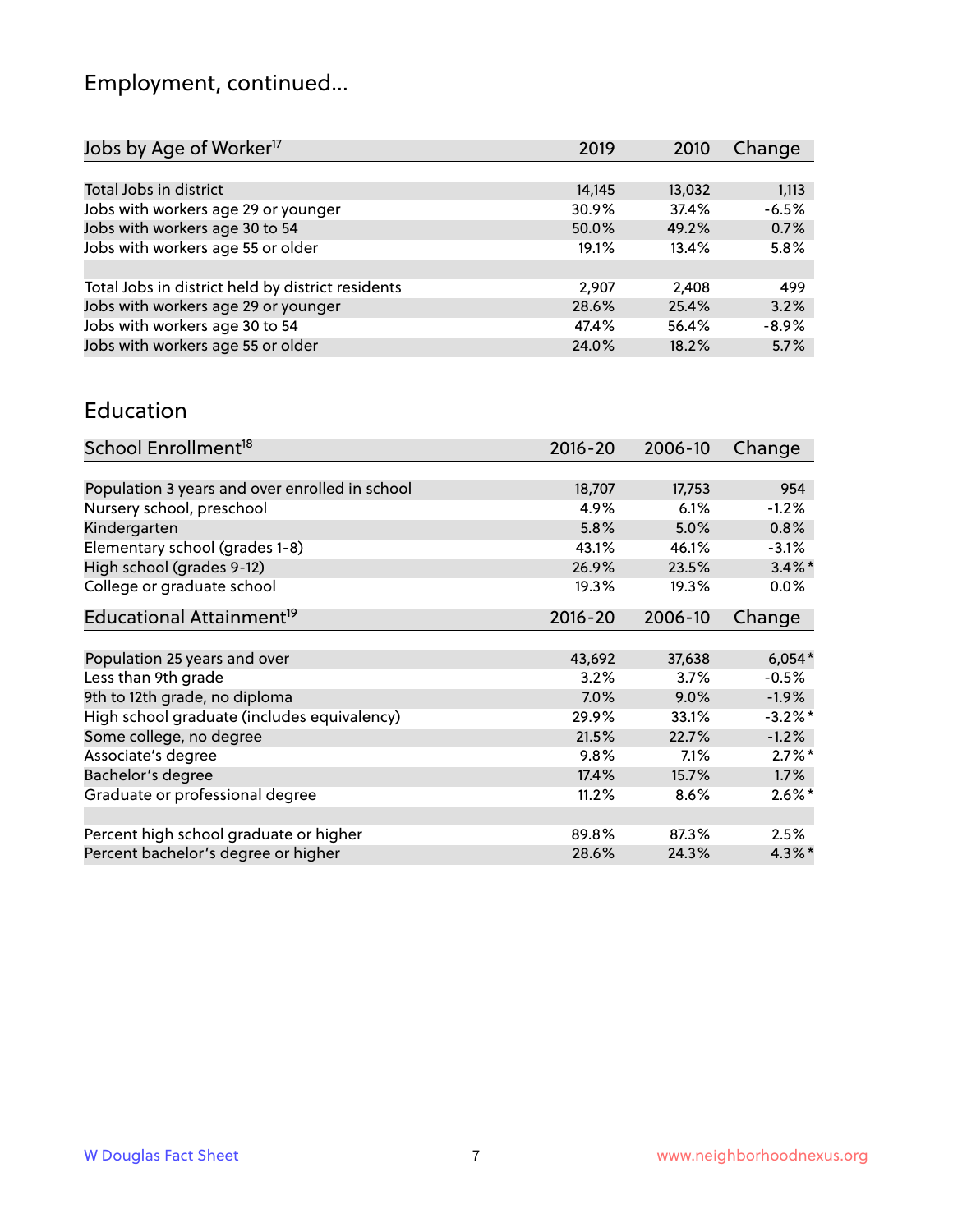#### Housing

| Households by Type <sup>20</sup>                     | 2016-20     | 2006-10 | Change     |
|------------------------------------------------------|-------------|---------|------------|
|                                                      |             |         |            |
| Total households                                     | 21,742      | 19,954  | $1,788*$   |
| Family households (families)                         | 77.8%       | 79.2%   | $-1.4%$    |
| With own children under 18 years                     | 33.2%       | 38.3%   | $-5.1\%$ * |
| Married-couple family                                | 58.7%       | 59.7%   | $-1.0%$    |
| With own children of the householder under 18 years  | 22.6%       | 27.4%   | $-4.7\%$ * |
| Male householder, no wife present, family            | 5.6%        | 4.8%    | 0.8%       |
| With own children of the householder under 18 years  | 3.0%        | 2.0%    | 0.9%       |
| Female householder, no husband present, family       | 13.5%       | 14.7%   | $-1.2%$    |
| With own children of the householder under 18 years  | 7.6%        | 8.9%    | $-1.3%$    |
| Nonfamily households                                 | 22.2%       | 20.8%   | 1.4%       |
| Householder living alone                             | 18.2%       | 17.1%   | 1.1%       |
| 65 years and over                                    | 7.0%        | 4.4%    | $2.6\%$ *  |
| Households with one or more people under 18 years    | 39.4%       | 43.1%   | $-3.7%$ *  |
| Households with one or more people 65 years and over | 28.2%       | 17.5%   | 10.7%*     |
| Average household size                               | 3.01        | 2.95    | 0.07       |
| Average family size                                  | 3.42        | 3.32    | 0.10       |
|                                                      |             |         |            |
| Housing Occupancy <sup>21</sup>                      | $2016 - 20$ | 2006-10 | Change     |
| Total housing units                                  | 22,828      | 22,321  | 507        |
| Occupied housing units                               | 95.2%       | 89.4%   | $5.8\%$ *  |
| Vacant housing units                                 | 4.8%        | 10.6%   | $-5.8\%$ * |
|                                                      |             |         |            |
| Homeowner vacancy rate                               | 1.2         | 5.8     | $-4.6*$    |
| Rental vacancy rate                                  | 5.2         | 6.5     | $-1.3$     |
| Units in Structure <sup>22</sup>                     | 2016-20     | 2006-10 | Change     |
|                                                      |             |         |            |
| Total housing units                                  | 22,828      | 22,321  | 507        |
| 1-unit, detached                                     | 89.4%       | 87.9%   | 1.5%       |
| 1-unit, attached                                     | 0.5%        | 0.8%    | $-0.3%$    |
| 2 units                                              | 1.0%        | 0.1%    | 0.9%       |
| 3 or 4 units                                         | 0.6%        | 0.2%    | 0.4%       |
| 5 to 9 units                                         | 1.5%        | 0.6%    | 0.9%       |
| 10 to 19 units                                       | 1.8%        | 3.6%    | $-1.8%$    |
| 20 or more units                                     | 1.3%        | 2.2%    | $-0.9%$    |
| Mobile home                                          | 3.8%        | 4.5%    | $-0.7%$    |
| Boat, RV, van, etc.                                  | 0.0%        | $0.0\%$ | 0.0%       |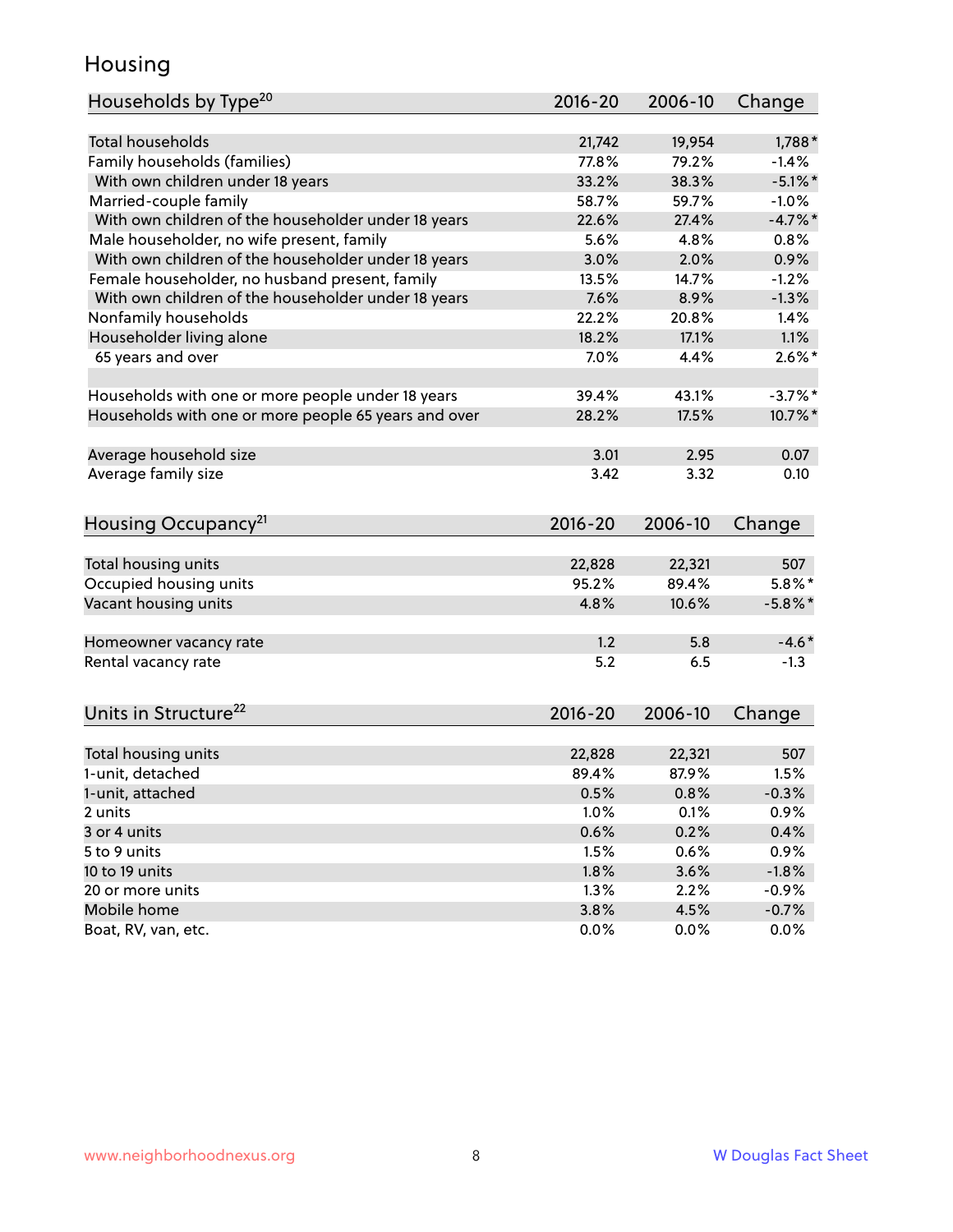## Housing, Continued...

| Year Structure Built <sup>23</sup>             | 2016-20     | 2006-10 | Change     |
|------------------------------------------------|-------------|---------|------------|
| Total housing units                            | 22,828      | 22,321  | 507        |
| Built 2014 or later                            | 1.1%        | (X)     | (X)        |
| Built 2010 to 2013                             | 3.9%        | (X)     | (X)        |
| Built 2000 to 2009                             | 33.3%       | 36.7%   | $-3.4\%$ * |
| Built 1990 to 1999                             | 19.2%       | 18.2%   | 1.0%       |
| Built 1980 to 1989                             | 15.2%       | 17.3%   | $-2.1%$    |
| Built 1970 to 1979                             | 19.8%       | 20.0%   | $-0.2%$    |
| Built 1960 to 1969                             | 4.6%        | 4.4%    | 0.2%       |
| Built 1950 to 1959                             | 1.3%        | 1.4%    | $-0.1%$    |
| Built 1940 to 1949                             | 0.7%        | 0.8%    | $-0.1%$    |
| Built 1939 or earlier                          | 0.9%        | 1.2%    | $-0.3%$    |
| Housing Tenure <sup>24</sup>                   | $2016 - 20$ | 2006-10 | Change     |
|                                                |             |         |            |
| Occupied housing units                         | 21,742      | 19,954  | 1,788*     |
| Owner-occupied                                 | 79.0%       | 81.0%   | $-2.0%$    |
| Renter-occupied                                | 21.0%       | 19.0%   | 2.0%       |
| Average household size of owner-occupied unit  | 3.05        | 2.97    | 0.08       |
| Average household size of renter-occupied unit | 2.89        | 2.87    | 0.02       |
| Residence 1 Year Ago <sup>25</sup>             | $2016 - 20$ | 2006-10 | Change     |
|                                                |             |         |            |
| Population 1 year and over                     | 65,125      | 58,350  | $6,775*$   |
| Same house                                     | 84.9%       | 81.3%   | $3.7\%$ *  |
| Different house in the U.S.                    | 14.8%       | 18.7%   | $-3.9\%$ * |
| Same county                                    | 6.0%        | 6.9%    | $-1.0%$    |
| Different county                               | 8.8%        | 11.7%   | $-2.9\%$ * |
| Same state                                     | 7.4%        | 7.1%    | 0.4%       |
| Different state                                | 1.4%        | 4.7%    | $-3.3\%$ * |
| Abroad                                         | 0.3%        | 0.1%    | 0.2%       |
| Value of Housing Unit <sup>26</sup>            | $2016 - 20$ | 2006-10 | Change     |
| Owner-occupied units                           | 17,178      | 16,158  | $1,020*$   |
| Less than \$50,000                             | 3.3%        | 3.9%    | $-0.7%$    |
| \$50,000 to \$99,999                           | 7.0%        | 8.2%    | $-1.2%$    |
| \$100,000 to \$149,999                         | 20.2%       | 28.4%   | $-8.2\%$ * |
| \$150,000 to \$199,999                         | 28.2%       | 22.1%   | $6.1\%$ *  |
| \$200,000 to \$299,999                         | 21.6%       | 21.0%   | 0.6%       |
| \$300,000 to \$499,999                         | 16.2%       | 12.7%   | $3.5\%$ *  |
| \$500,000 to \$999,999                         | 2.9%        | 3.4%    | $-0.5%$    |
| \$1,000,000 or more                            | 0.5%        | 0.2%    | 0.3%       |
| Median (dollars)                               | 179,242     | 168,695 | 10,548*    |
| Mortgage Status <sup>27</sup>                  | $2016 - 20$ | 2006-10 | Change     |
| Owner-occupied units                           | 17,178      | 16,158  | $1,020*$   |
| Housing units with a mortgage                  | 76.0%       | 81.5%   | $-5.5%$ *  |
| Housing units without a mortgage               | 24.0%       | 18.5%   | $5.5%$ *   |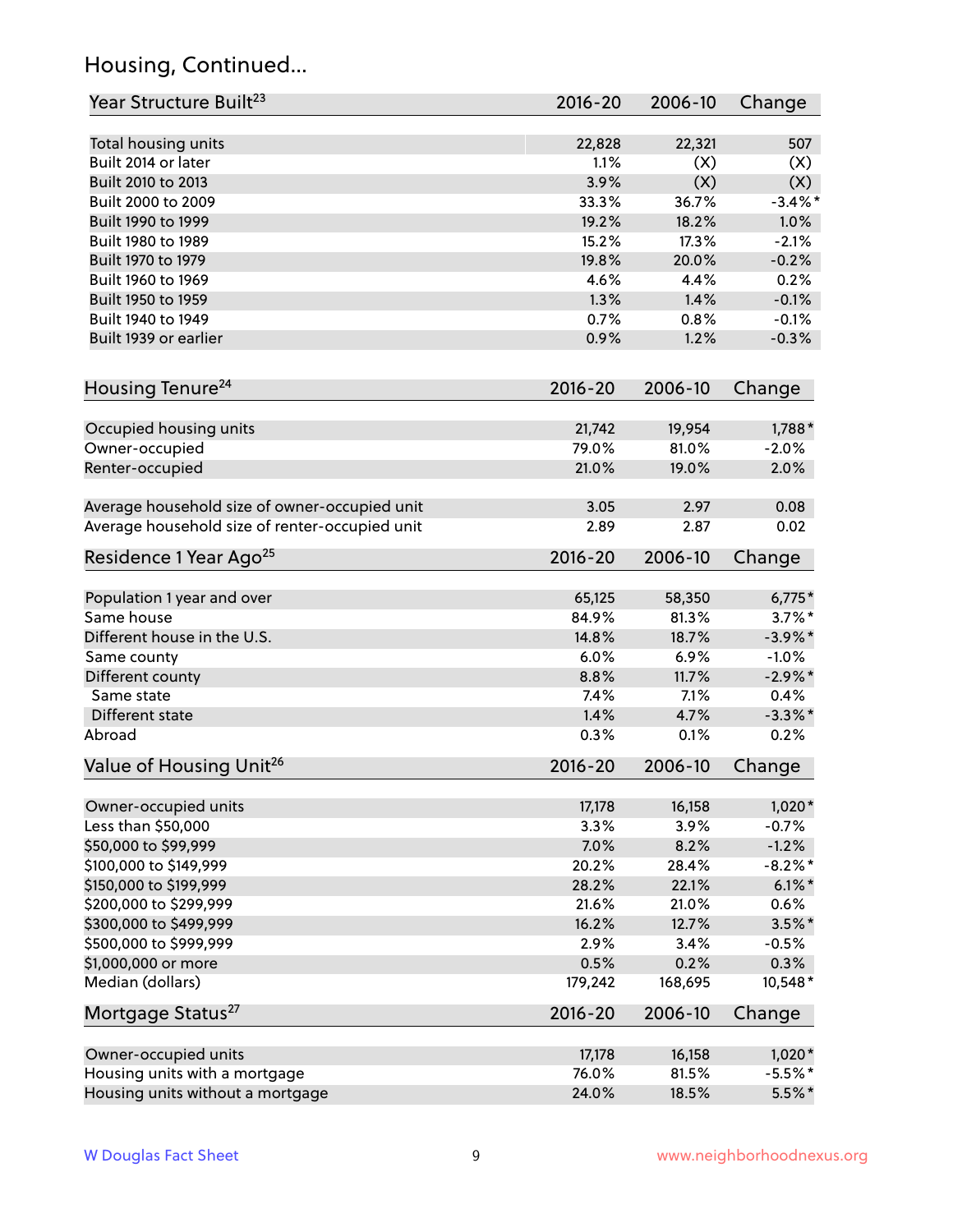## Housing, Continued...

| Selected Monthly Owner Costs <sup>28</sup>                                            | 2016-20 | 2006-10 | Change      |
|---------------------------------------------------------------------------------------|---------|---------|-------------|
| Housing units with a mortgage                                                         | 13,056  | 13,163  | $-107$      |
| Less than \$300                                                                       | 0.0%    | 0.1%    | $-0.1%$     |
| \$300 to \$499                                                                        | 1.5%    | 0.9%    | 0.6%        |
| \$500 to \$999                                                                        | 14.8%   | 14.1%   | 0.7%        |
| \$1,000 to \$1,499                                                                    | 40.3%   | 34.4%   | 5.9%*       |
| \$1,500 to \$1,999                                                                    | 20.6%   | 26.0%   | $-5.4\%$ *  |
| \$2,000 to \$2,999                                                                    | 18.2%   | 18.9%   | $-0.6%$     |
| \$3,000 or more                                                                       | 4.6%    | 5.6%    | $-1.0%$     |
| Median (dollars)                                                                      | 1,395   | 1,510   | $-116*$     |
| Housing units without a mortgage                                                      | 4,122   | 2,995   | $1,127*$    |
| Less than \$150                                                                       | 4.4%    | 3.3%    | 1.1%        |
| \$150 to \$249                                                                        | 10.2%   | 10.3%   | $-0.1%$     |
| \$250 to \$349                                                                        | 23.5%   | 29.3%   | $-5.9%$     |
| \$350 to \$499                                                                        | 32.7%   | 29.8%   | 2.8%        |
| \$500 to \$699                                                                        | 19.9%   | 19.4%   | 0.5%        |
| \$700 or more                                                                         | 9.3%    | 7.8%    | 1.5%        |
| Median (dollars)                                                                      | 392     | 371     | $20*$       |
| Household Income <sup>29</sup>                                                        |         |         |             |
| Housing units with a mortgage (excluding units where<br>SMOCAPI cannot be computed)   | 12,998  | 13,128  | $-130$      |
| Less than 20.0 percent                                                                | 55.7%   | 34.5%   | $21.2\%$ *  |
| 20.0 to 24.9 percent                                                                  | 16.5%   | 16.7%   | $-0.2%$     |
| 25.0 to 29.9 percent                                                                  | 8.3%    | 12.9%   | $-4.6\%$ *  |
| 30.0 to 34.9 percent                                                                  | 2.9%    | 7.5%    | $-4.6\%$ *  |
| 35.0 percent or more                                                                  | 16.6%   | 28.4%   | $-11.7\%$ * |
| Not computed                                                                          | 58      | 35      | 23          |
| Housing unit without a mortgage (excluding units where<br>SMOCAPI cannot be computed) | 4,051   | 2,948   | 1,103       |
| Less than 10.0 percent                                                                | 59.7%   | 53.7%   | 6.0%        |
| 10.0 to 14.9 percent                                                                  | 20.5%   | 18.6%   | $1.9\%$ *   |
| 15.0 to 19.9 percent                                                                  | 5.9%    | 9.1%    | $-3.2%$     |
| 20.0 to 24.9 percent                                                                  | 4.9%    | 6.0%    | $-1.1%$     |
| 25.0 to 29.9 percent                                                                  | 2.1%    | 2.7%    | $-0.6%$     |
| 30.0 to 34.9 percent                                                                  | 1.2%    | 1.9%    | $-0.7%$     |
| 35.0 percent or more                                                                  | 5.8%    | 8.0%    | $-2.2%$     |
| Not computed                                                                          | 71      | 47      | 24          |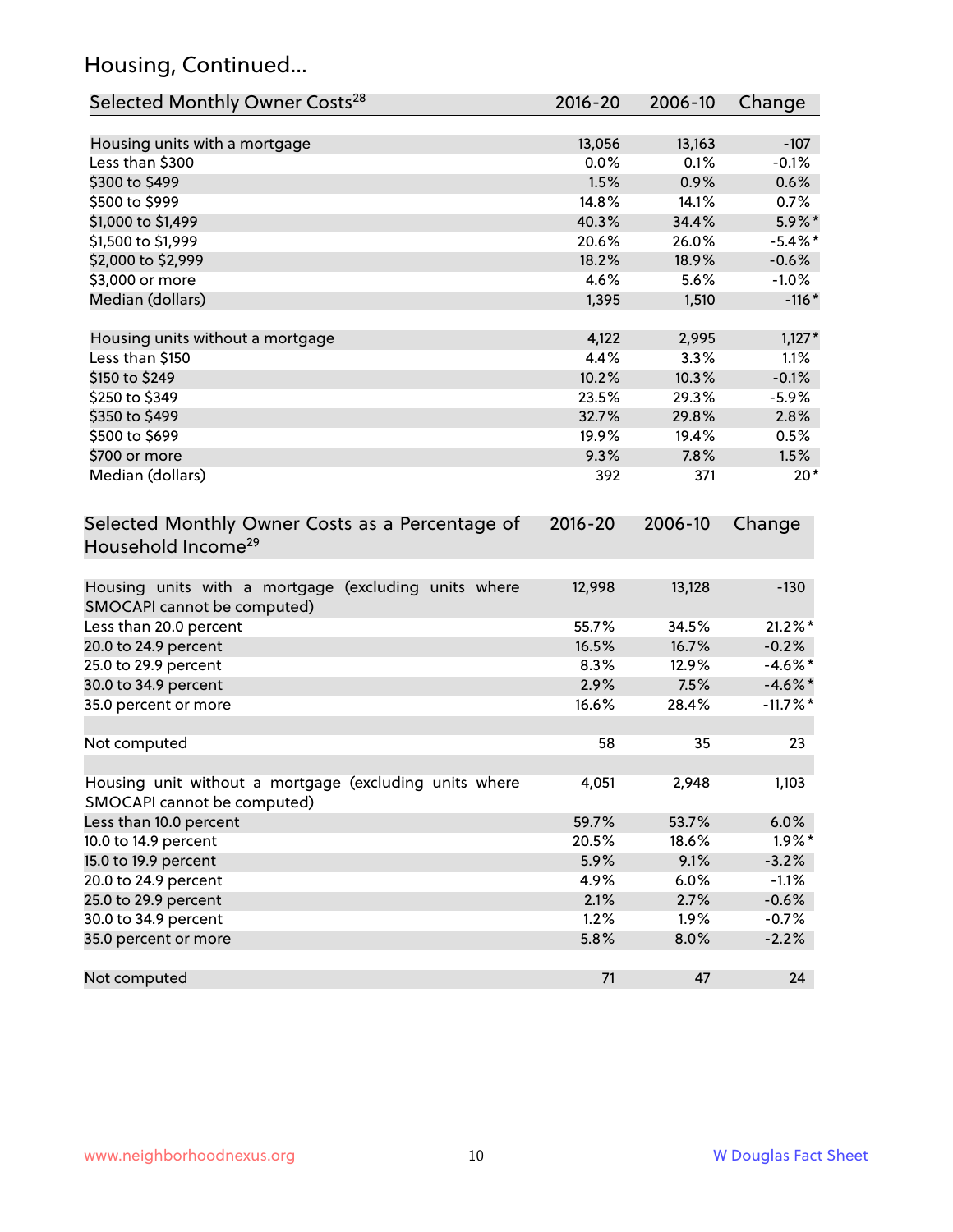## Housing, Continued...

| Gross Rent <sup>30</sup>                                                       | 2016-20 | 2006-10 | Change      |
|--------------------------------------------------------------------------------|---------|---------|-------------|
| Occupied units paying rent                                                     | 4,323   | 3,597   | 726*        |
| Less than \$200                                                                | 0.0%    | 0.0%    | 0.0%        |
| \$200 to \$499                                                                 | 1.8%    | 2.0%    | $-0.2%$     |
| \$500 to \$749                                                                 | 12.1%   | 18.9%   | $-6.8%$     |
| \$750 to \$999                                                                 | 16.2%   | 33.6%   | $-17.4%$    |
| \$1,000 to \$1,499                                                             | 46.7%   | 32.9%   | 13.8%*      |
| \$1,500 to \$1,999                                                             | 17.6%   | 10.0%   | 7.6%        |
| \$2,000 or more                                                                | 5.7%    | 2.6%    | 3.1%        |
| Median (dollars)                                                               | 1,202   | 1,181   | 21          |
|                                                                                |         |         |             |
| No rent paid                                                                   | 241     | 199     | 42          |
| Gross Rent as a Percentage of Household Income <sup>31</sup>                   | 2016-20 | 2006-10 | Change      |
| Occupied units paying rent (excluding units where GRAPI<br>cannot be computed) | 4,314   | 3,547   | 767         |
| Less than 15.0 percent                                                         | 15.9%   | 11.4%   | 4.5%        |
| 15.0 to 19.9 percent                                                           | 17.6%   | 10.5%   | 7.2%        |
| 20.0 to 24.9 percent                                                           | 7.6%    | 18.6%   | $-11.0\%$ * |
| 25.0 to 29.9 percent                                                           | 14.0%   | 12.7%   | 1.3%        |
| 30.0 to 34.9 percent                                                           | 8.7%    | 5.9%    | 2.8%        |
| 35.0 percent or more                                                           | 36.2%   | 41.0%   | $-4.9%$     |
| Not computed                                                                   | 250     | 249     | 1           |
| Transportation                                                                 |         |         |             |
| Commuting to Work <sup>32</sup>                                                | 2016-20 | 2006-10 | Change      |
| Workers 16 years and over                                                      | 30,770  | 27,112  | $3,658*$    |
| Car, truck, or van - drove alone                                               | 82.8%   | 83.0%   | $-0.2%$     |
| Car, truck, or van - carpooled                                                 | 7.4%    | 9.7%    | $-2.3\%$ *  |
| Public transportation (excluding taxicab)                                      | 0.7%    | 1.6%    | $-0.9%$ *   |
| Walked                                                                         | 0.1%    | 0.3%    | $-0.2%$     |
| Other means                                                                    | 0.6%    | 0.9%    | $-0.3%$     |
| Worked at home                                                                 | 8.5%    | 4.5%    | 3.9%*       |
| Mean travel time to work (minutes)                                             | 35.4    | 34.1    | 1.3         |
| Vehicles Available <sup>33</sup>                                               | 2016-20 | 2006-10 | Change      |
| Occupied housing units                                                         | 21,742  | 19,954  | 1,788*      |
| No vehicles available                                                          | 1.9%    | 2.0%    | $-0.1%$     |
| 1 vehicle available                                                            | 22.3%   | 22.0%   | 0.3%        |
| 2 vehicles available                                                           | 40.9%   | 45.2%   | $-4.3%$ *   |
| 3 or more vehicles available                                                   | 34.9%   | 30.8%   | 4.1%        |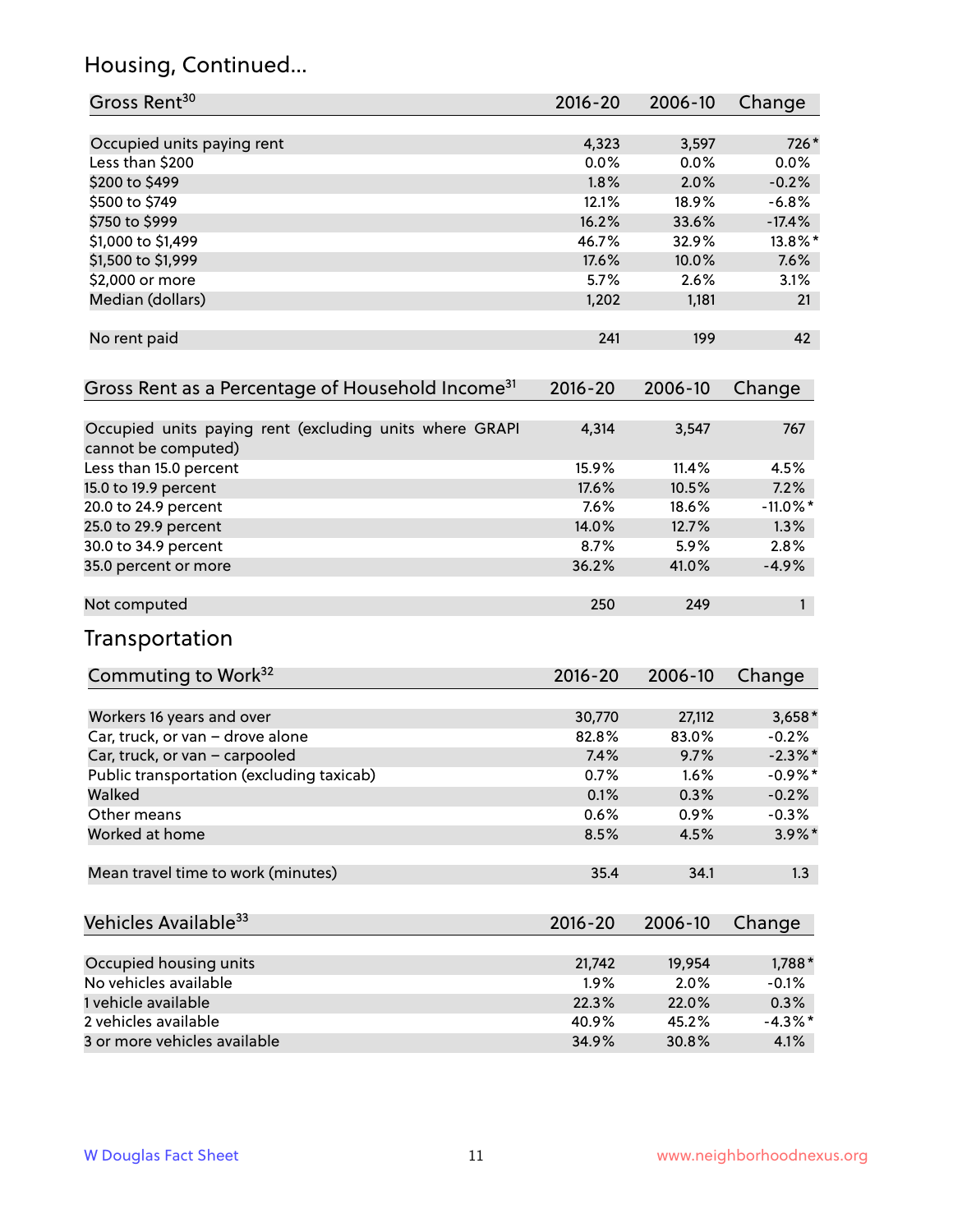#### Health

| Health Insurance coverage <sup>34</sup> | 2016-20 |
|-----------------------------------------|---------|
|-----------------------------------------|---------|

| Civilian Noninstitutionalized Population                | 65,543 |
|---------------------------------------------------------|--------|
| With health insurance coverage                          | 89.4%  |
| With private health insurance coverage                  | 70.1%  |
| With public health coverage                             | 31.1%  |
| No health insurance coverage                            | 10.6%  |
| Civilian Noninstitutionalized Population Under 19 years | 18,338 |
| No health insurance coverage                            | 8.2%   |
| Civilian Noninstitutionalized Population 19 to 64 years | 38,811 |
| In labor force:                                         | 30,933 |
| Employed:                                               | 29,341 |
| With health insurance coverage                          | 89.4%  |
| With private health insurance coverage                  | 84.6%  |
| With public coverage                                    | 7.7%   |
| No health insurance coverage                            | 10.6%  |
| Unemployed:                                             | 1,592  |
| With health insurance coverage                          | 57.3%  |
| With private health insurance coverage                  | 36.1%  |
| With public coverage                                    | 28.0%  |
| No health insurance coverage                            | 42.7%  |
| Not in labor force:                                     | 7,878  |
| With health insurance coverage                          | 79.4%  |
| With private health insurance coverage                  | 55.9%  |
| With public coverage                                    | 32.4%  |
| No health insurance coverage                            | 20.6%  |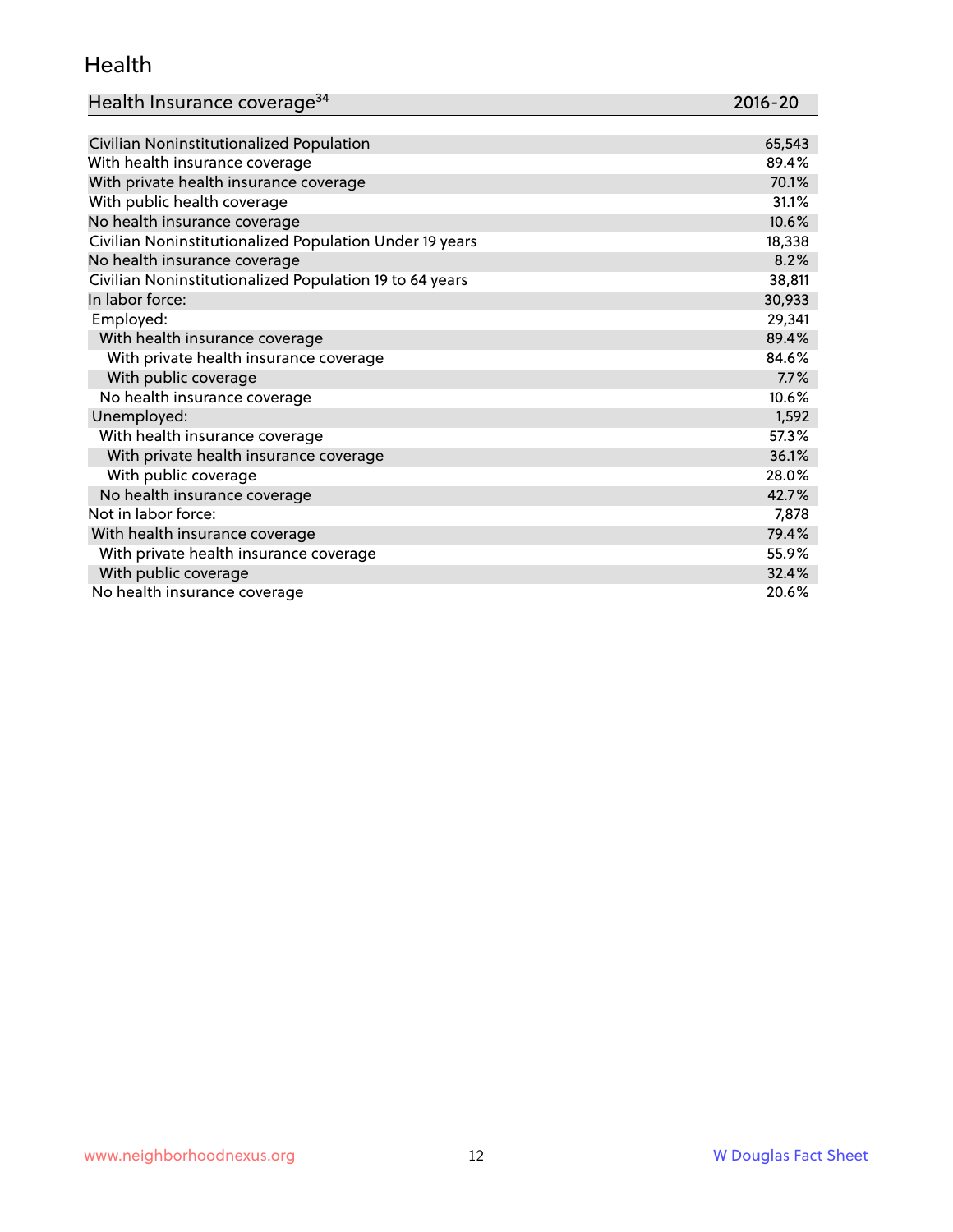## Employment Forecasts

| Forecast Employment by Sector <sup>35</sup>      | 2030     | 2020     | Change   |
|--------------------------------------------------|----------|----------|----------|
|                                                  |          |          |          |
| <b>All Sectors</b>                               | 20,870   | 19,749   | 5.7%     |
| Goods Producing                                  | 2,274    | 2,480    | $-8.3%$  |
| Agriculture, forestry, fishing and hunting       | 3        | 9        | $-66.7%$ |
| Mining                                           | $\Omega$ | $\Omega$ | 0.0%     |
| Construction                                     | 1,379    | 1,626    | $-15.2%$ |
| Manufacturing                                    | 892      | 845      | 5.6%     |
| Service Providing                                | 5,303    | 5,157    | 2.8%     |
| Wholesale trade                                  | 281      | 284      | $-1.1%$  |
| <b>Retail trade</b>                              | 4,838    | 4,688    | 3.2%     |
| Transportation and warehousing                   | 184      | 185      | $-0.5%$  |
| <b>Utilities</b>                                 | $\Omega$ | $\Omega$ | 0.0%     |
| Information                                      | 134      | 130      | 3.1%     |
| <b>Financial activities</b>                      | 1,355    | 1,228    | 10.3%    |
| Finance and insurance                            | 715      | 623      | 14.8%    |
| Real estate and rental and leasing               | 640      | 605      | 5.8%     |
| Professional and business services               | 788      | 720      | 9.4%     |
| Professional, scientific, and technical services | 769      | 698      | 10.2%    |
| Management of companies and enterprises          | 19       | 22       | $-13.6%$ |
| <b>Education and health services</b>             | 4,797    | 4,332    | 10.7%    |
| <b>Education services</b>                        | 2,780    | 2,569    | 8.2%     |
| Health care and social assistance                | 2,017    | 1,763    | 14.4%    |
| Leisure and hospitality                          | 3,150    | 2,963    | 6.3%     |
| Arts, entertainment, and recreation              | 142      | 151      | $-6.0%$  |
| Accommodation and food services                  | 3,008    | 2,812    | 7.0%     |
| Other services, except public administration     | 565      | 548      | 3.1%     |
| <b>Public administration</b>                     | 308      | 274      | 12.4%    |
| Described en Ferrenou                            |          |          |          |

#### Population Forecasts

| Population Forecasts <sup>36</sup> | 2030   | 2020   | Change |
|------------------------------------|--------|--------|--------|
|                                    |        |        |        |
| <b>Total Population</b>            | 77.544 | 71.072 | 9.1%   |
| <b>Total Households</b>            | 28.511 | 25.952 | 9.9%   |